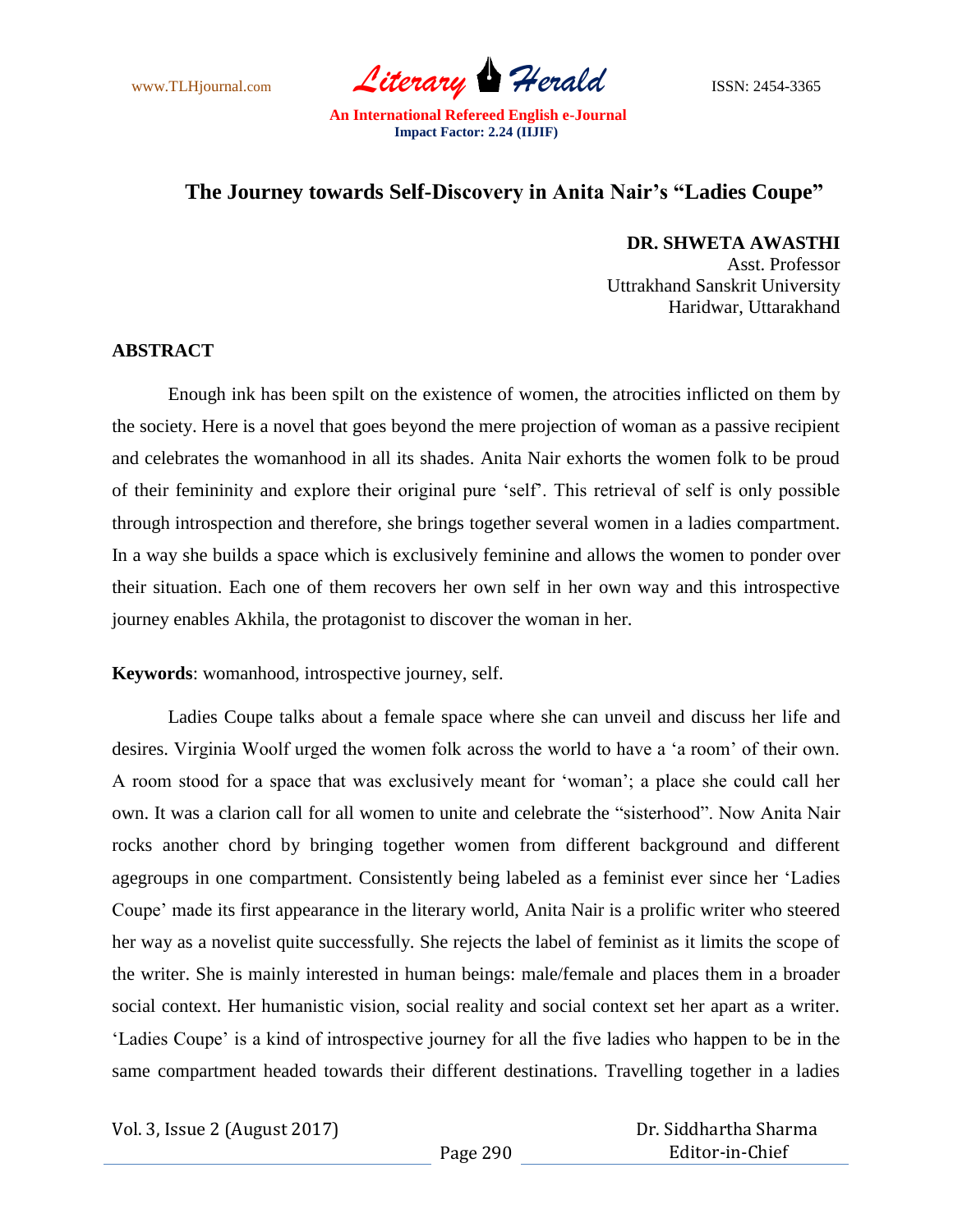www.TLHjournal.com *Literary Herald* ISSN: 2454-3365

compartment, they feel free to weed out the troubling elements of their life. Akhila, the protagonist of the novel is all ears to whatever they have to say. It seems that the novelist has deliberately chosen the women of different age groups so as to encapsulate the entire life cycle of a woman, the different roles played by her in a life time. May be, her protagonist needs this in order to understand herself in a better way. There is a teenager, middle aged housewives, an older woman and even a woman from working class as if the author wants to demolish all sorts of categories and wishes to address all women at once. She is not ready to miss even a single perspective and what finally emerges is an epic on womanhood.

The novel succinctly and quite frankly questions the patriarchal notions and the ambivalent attitude of the society. The age old Indian tradition has crippled the imagination of Indian women. They are so much accustomed to their situation that even the thought of revolt sends jitters to their entire being. They are scared to cross the line demarcated by the society. Anita Nair informs in an interview: "The fear of society is a great impediment to personal freedom whether it is for a man or a woman and in a country that has always considered women to be inferior beings; women are that much more hesitant to assert themselves or merely claim their rights. And this makes me eager to present Indian woman as she is rather than the doormat kind of person she is often projected to be as."(Peporoni Saturday January 26, 2013.). Akhila"s mother strictly follows the traditional norms and treats her husband as the King of the House. Akhila is unable to decipher this divine power bestowed in males that belittles the existence of women. Her mother tells her: "There is no such thing as equal marriage. It is best to accept that the wife is inferior to the husband; that way there can be no strife, no disharmony."(14) The silence of women is indispensable for the happiness of household. Nair sledges the hypocritical, misogynist society which trains woman to become a docile being forever dependent on man. Janaki says: "women like me end up being fragile." (22) Nair discards the traditional concept of marriage where one leads and the other one serves. Simone de Beauvoir has beautifully elucidated the dubious role of marriage in subjugating woman. She writes: "Marriage has always been a different thing for the man and for the woman. The two sexes are necessary to each other but it has never brought about a condition of reciprocity between them…. For the woman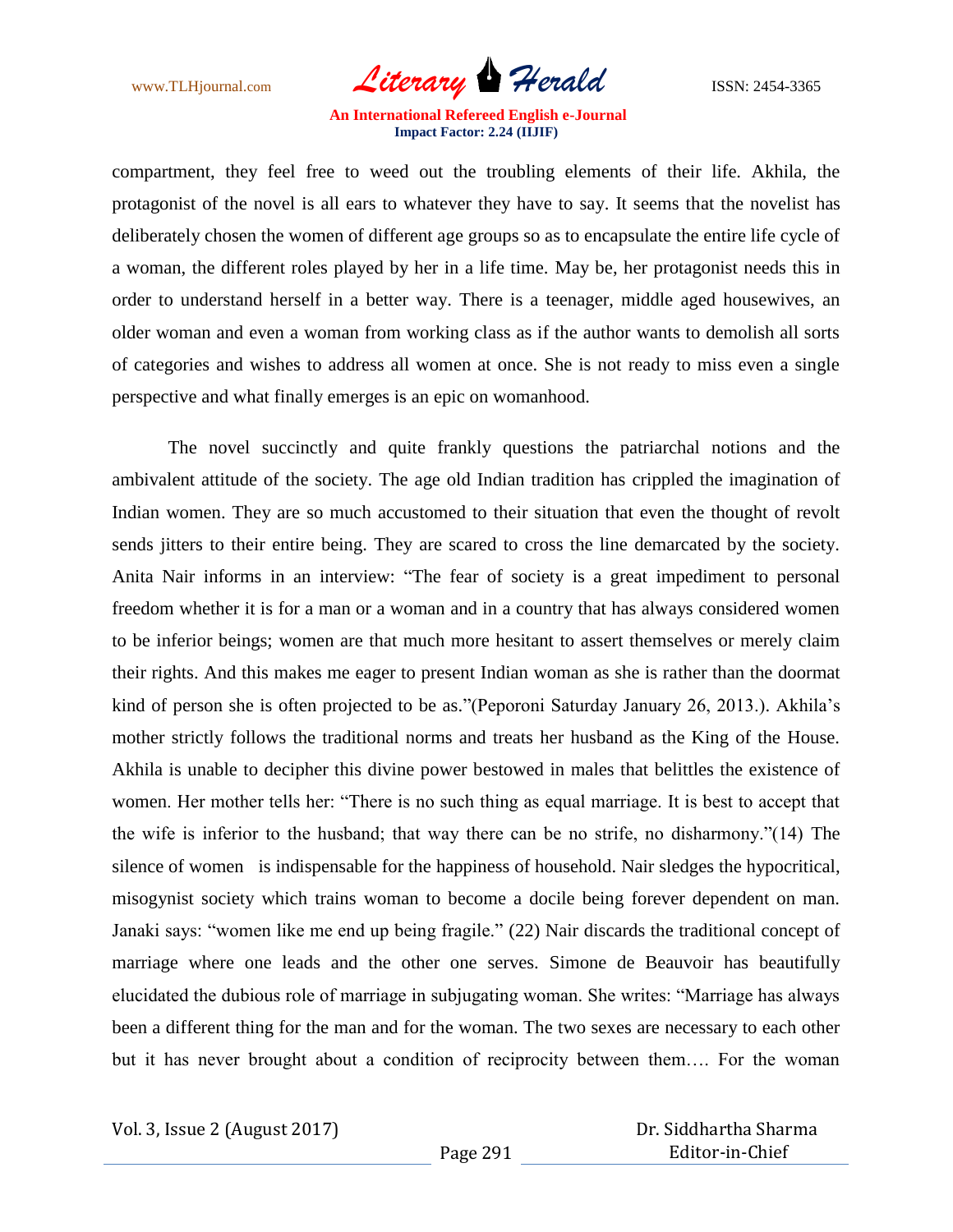www.TLHjournal.com *Literary Herald* ISSN: 2454-3365

marriage is her sole means of support and sole justification of her existence. Marriage is enjoined upon women for two reasons; she must provide society with children and second is her function to satisfy a males sexual need and take care of his household."In India also marriage is a 'sanskar' and more often it is decided by the families; For girls marriage is the only means of integration in the community and that is why parents have so eagerly sought to arrange suitable marriages for them. Girls are given in marriage whereas men get married. Nair posits that the idea of companionship should be primary in marriage. That is why, when Janaki and Prabha Devi question Akhila about her marriage Margaret cuts in: "If you ask me those men are looking for a housekeeper- someone to cook, clean and fetch for them. If she is happy the way she is why should she marry. (20)

As for Akhila her entire struggle is to get herself accepted as a woman by her family. After her father"s death she became the breadwinner of her family and since she ceased to be a woman for them. It is here that Nair makes her strong point and faces the question, what does a woman want? Feminist thinkers laid major stress on the economic liberty of woman but is this all? Nair presents Akhila as steel from outside but the woman inside her is full of passion, a desire for freedom, companionship and love. But this woman is not even recognized by the people around her. Nair celebrates the womanhood in all its forms and sends out a message that women at large need to free themselves from the useless beliefs and live their life rather than leading a colourless, dry and uneventful life. One of Akhila"s friend Karpagam voices the novelists intention. She is a widow but refuses to drape herself in whites, wears jewelry and enjoys her life to the fullest. She exhorts Akhila to reclaim her femininity which she has forgotten already. She is not happy to see the "colourless and insignificant woman" (199) Akhila has become: "The way I look at it, it is natural for a woman to want to be feminine. It has nothing to do with whether she is married or not or whether her husband is alive or dead. Who made these laws anyway? Some man who couldn"t bear the thought that in spite of his death, his wife continued to be attractive to other men."(202) Akhila had given up her desires long ago "from the gurukula stage of life, she had moved directly to the vanprastha" (86) the conversation with Karpagam exhorts the women hidden inside her. So far she had hated herself for her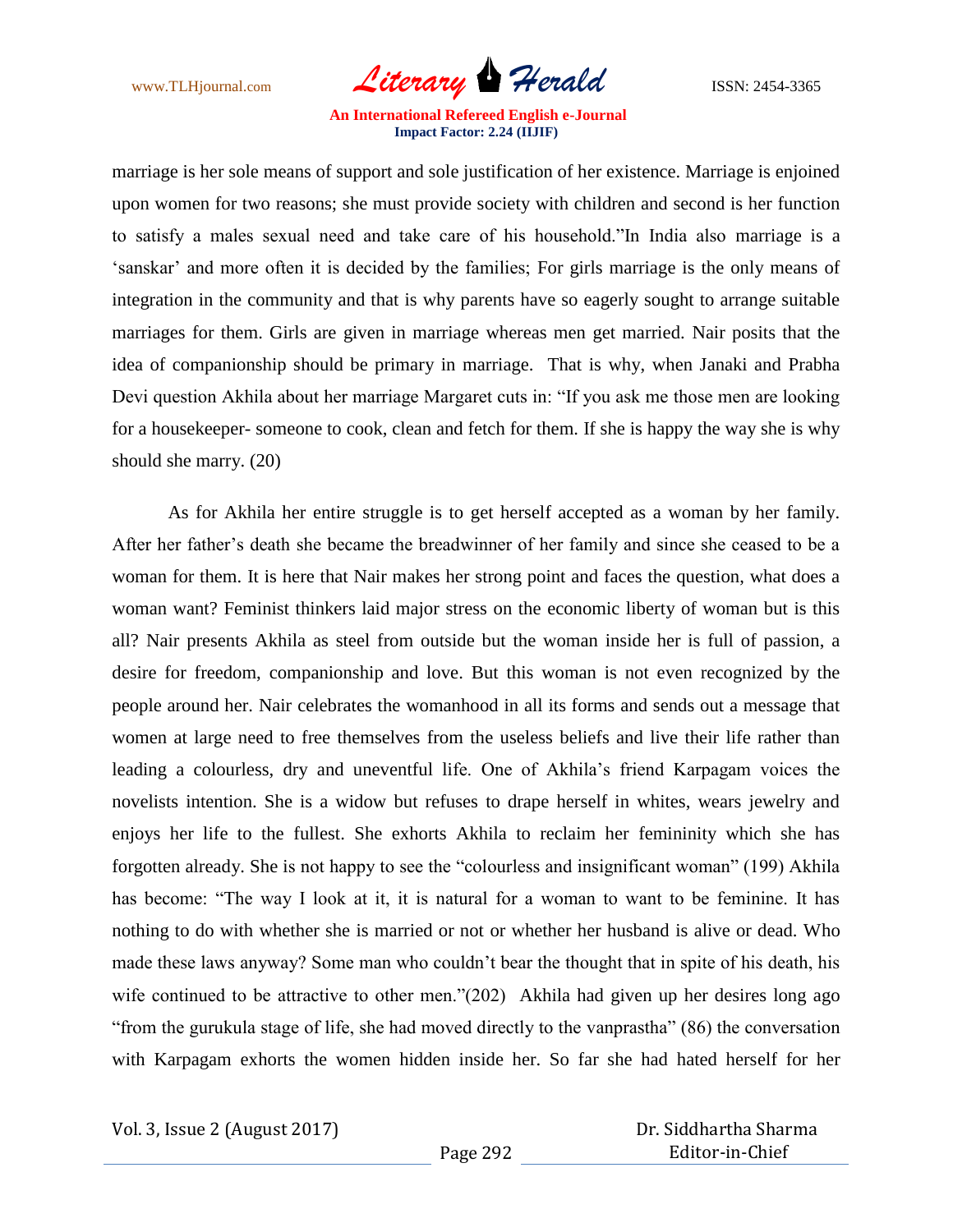

womanly desires; the small interlude with Hari had thrilled her but she was too scared to voice her desires. As for amma Akhila had ceased to be woman after her father"s death. For amma and her family she was a breadwinner, the woman in her only became visible when she wished to go out, then she was expected to take permission. She knew no one, not even her mother would understand what she felt: "In amma"s world men married women younger than themselves. Women never offered their bodies to men before their union was sanctified by marriage. Women never went away with men who were not their husbands. Women never knew what it was to desire."(151)

Every woman in the novel is seen revolting against patriarchy in their own way. Anita Nair posits the opinion that the destiny of woman lies in her own hands. She does not require a man to dictate how to live her life. The sooner the women realize this fact the better. That is why all the women in the novel rise up sooner or later in their lives. Prabha Devi was the only daughter of her parents and her mother devotedly trained her to fit in the role of wife and mother. Her mother had never voiced her opinion: "long ago she had discovered that a woman with an opinion was treated like a bad smell. To be shunned."(170) Anita Nair splits open the hypocritical ideologies of patriarchy; Prabha Devi loved to style herself but she realizes the dangers quite soon. If a woman is friendly men end up looking at her as an object. They feel that they have every right to use her. That is why, when Pramod a friend of her husband tries to indulge with her snail like she curls back into her shell: "…Prabha Devi made a decision…. She would lock away that gay spirited woman who had caused her such anguish and unlearn every single mannerism she had worked so hard to acquire….She would withdraw herself from life."(182) While learning swimming she reclaims her lost and forgotten self.

Margaret Shanthi also takes charge of her life in her own hands; her story also exhibits the strong hold of tradition and society on the psyche of women and how difficult it is for her to go beyond and realize her "self". She is introduced as simple, intelligent and obedient girl who falls for a misogynist man Paul Ebenezer Paulraj: "the destroyer of blades, grass and human alike."(98) He was approved by her family the moment they got to know about him; young, successful, and dignified he was perfect. The hues of love sometimes deprive one of one"s own reason. Anita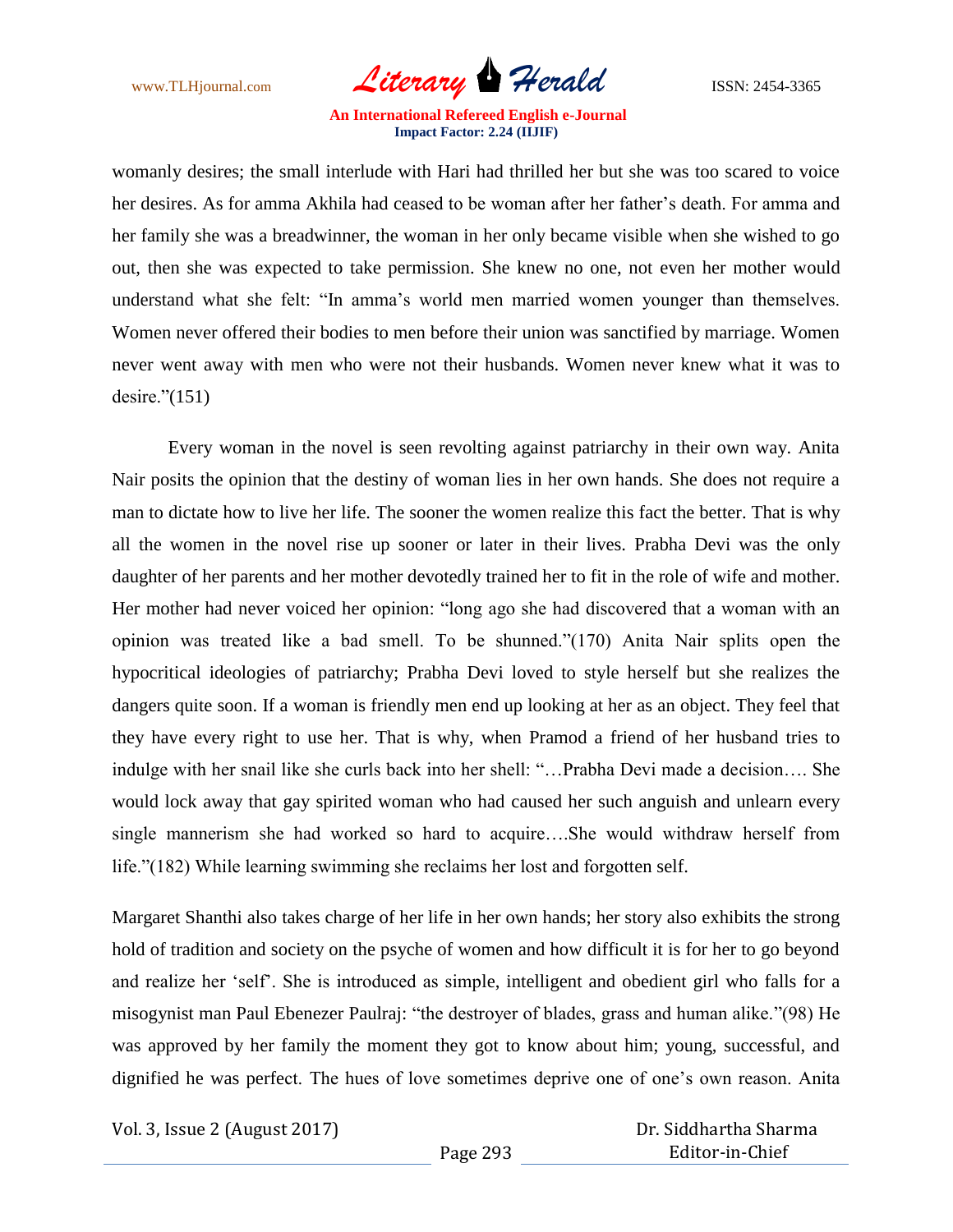

Nair is at her best while narrating the story of Margaret. The way she uses the names of the chemicals to describe people is simply outstanding: "Love demands you drink of it. And then love burns the tongue, the senses….Love separates reason from thought. Love kills. Love is methyl alcohol pretending to be ethyl alcohol."(111) soon after her marriage she realizes that she was married to a man who wished to be treated like a God. Their relationship is quite akin to the master slave narrative derived by Hegel. She realizes it for the first time when she is pregnant. Her husband doesn"t want a child moreover he doesn"t wish her to become a mother ever. She is an object in his house just like other things which give him pleasure. She had no right to take decisions and was welcomed only if she would comply with his wishes. Every aspect of her life was in the supervision of her husband: "What"s the point in working for a doctorate? Do your B.Ed….Long Hair doesn"t suit you. Cut it off…. Do we really have to go to church every Sunday?"(105) again like many other women she is aware that she will have no support from anywhere and that no one would understand her problem. So many times she had heard from her mother that it was a woman"s responsibility to maintain her marriage. Besides she is scared of the stigma of divorce. She knew that leaving Paul would also deprive her of her parents and family. She decides to take away Paul"s pride. She makes him eat large sumptuous meals and soon Paul became fat: " Ebe slowly became a fat man…. A man who no longer needed the coterie or defaced books. A man whose fondness for eating blunted his razor edge."(134) He grew more and more dependent on her and finally she gets pregnant and delivers a daughter. The arrival of daughter is symbolic of her victory as well as the retrieval of her self.

 Sheela"s ammumma"s story is delight to read and a food for thought. She adores her femininity and through her Nair explicates that age and generation is immaterial as far as the freedom and emancipation of women is concerned. She has lived her life in her own way. She comes to stay at her daughter"s house at a time when she has but a handful of days to live. She chooses her daughter"s house as she wishes to show her anger at her sons who didn"t take proper care of her: "Sheela knew why ammumma was in their flat….Ammumma wanted her sons to know that they had driven her away from her own house. She wanted them to squirm in guilt when they thought of her."(64) Even though she was dying, the zeal for life never abandoned